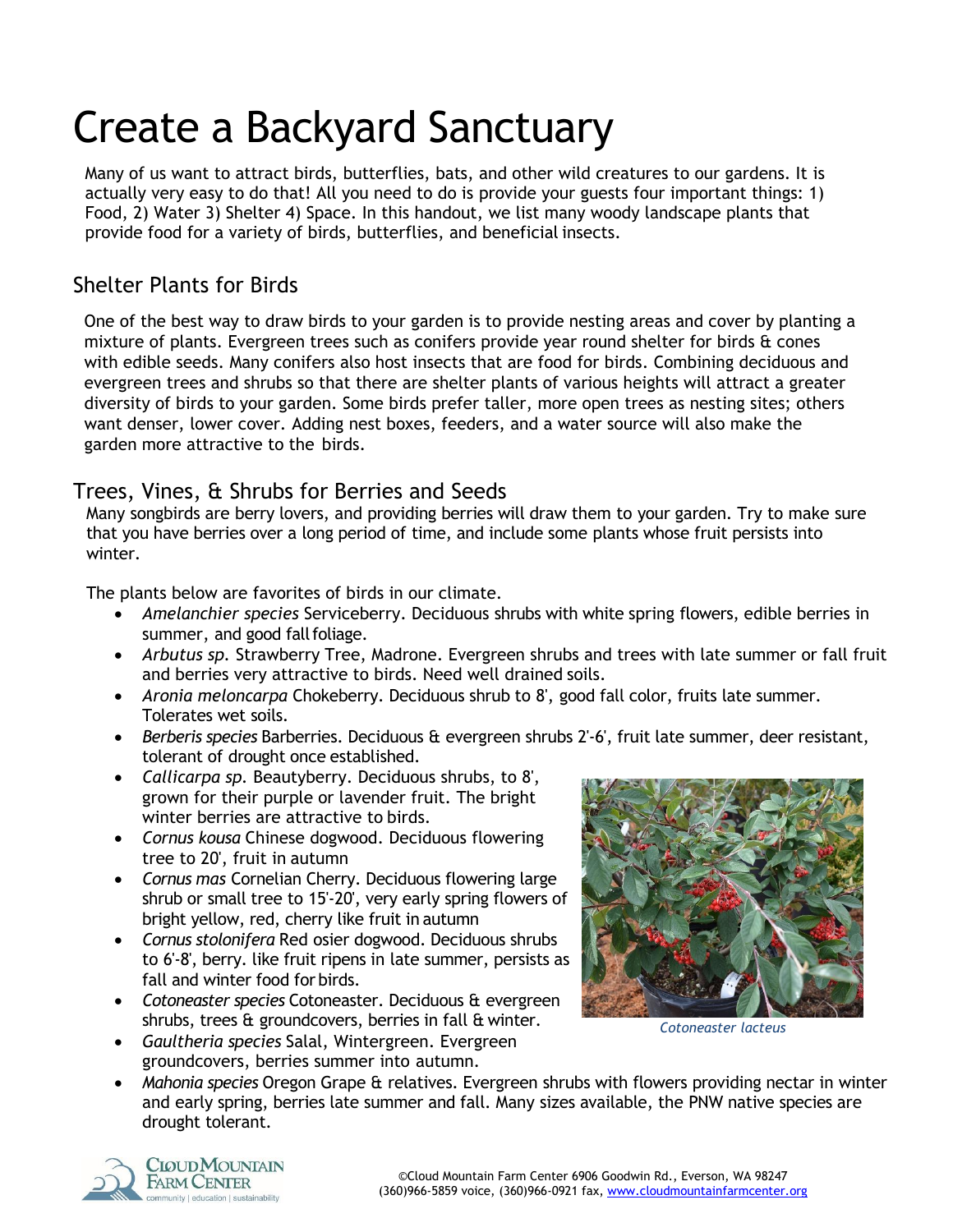- *Malus species & hybrids* Flowering crabapples. Deciduous shrubs or small trees to 15', fruit through winter. Choose scab resistant varieties.
- *Physocarpus sp.* Ninebark. Deciduous shrubs, to 9'-10'. Arching habit, late spring flowers lead to seed heads attractive to seed eaters including finches. Tolerant of wet soil.
- *Ribes species* Flowering currants. Deciduous shrubs to 10', nectar in spring, berries late summer.
- *Sambucus species* Elderberry. Deciduous shrubs to 10', berries late summer.
- *Symphoricarpos albus* Snowberry. Deciduous native shrub with white berries. These berries are not eaten by birds until late winter, when food supplies for them are scarce.
- *Vaccinium species* Blueberries, Lingonberries, Huckleberries. Many varieties of deciduous and evergreen shrubs, from low groundcovers to 8', all bear fruit through summer & autumn.
- *Viburnum sp.* Viburnum. Many of these deciduous and evergreen shrubs follow their showy flowers with berries.

# Trees, Vines & Shrubs for Nectar for Hummingbirds, Butterflies, & Beneficial Insects

Butterflies, bees and hummingbirds all rely on flower nectar for food. Having flowers blooming most of the year will ensure that they don't go hungry. Many of these plants are also attractive to beneficial insects that help keep pests in check. These plants are especially attractive to butterflies and hummingbirds, and will also draw bees and other beneficial insects to your garden.

- *Abelia sp.* Glossy Abelia. Arching shrubs, evergreen or semi-evergreen, with late summer flowers, especially attractive to butterflies.
- *Calluna vulgaris* Heather. Many cultivars of low, evergreen shrubs, some with colorful foliage, blooming in late summer. Very attractive to bees and butterflies.
- *Ceanothus sp.* California Wild Lilac. Evergreen shrubs with blue or white flowers late spring. Very attractive to both bees and butterflies.
- *Escallonia hybrids* Escallonia. Evergreen shrubs with summer flowers in shades of white to pink. Salt spray tolerant. Check hardiness for your area.
- *Fuchsia magellanica* Hardy Fuchsia. Deciduous perennials or shrubs with small summer flowers of pink to red, loved by
- hummingbirds.
- *Grevillea victorae* Silk Oak. Evergreen shrub to 8' high and wide, orange flowers bloom winter in spring, enjoyed by hummingbirds.
- *Hamamelis species* Witch Hazel. Deciduous shrubs to 15', flowers late winter, providing nectar when little else is blooming.
- *Hebe species* Shrubby Veronica or Hebe. Small evergreen shrubs with summer flowers that are very attractive to butterflies. Check hardiness for your area.



*Hardy Fuchsia*

- *Holodiscus discolor* Ocean Spray. Deciduous shrub to 12', flowers in June, attractive to both bees and butterflies.
- *Lavendula sp.* Lavender. Low evergreen shrubs with spikes of fragrant flowers, attracting bees and butterflies.
- *Lonicera species* Honeysuckle. Deciduous shrubs & vines, fragrant flowers spring & summer, often followed by berries for songbirds.
- *Mahonia species* Oregon Grape and Mahonia. Evergreen shrubs, winter or late spring flowering; the flowers are very attractive to hummingbirds and bees.
- *Philadephus sp.* Mock Orange. Deciduous shrubs with fragrant June flowers, very attractive to butterflies.